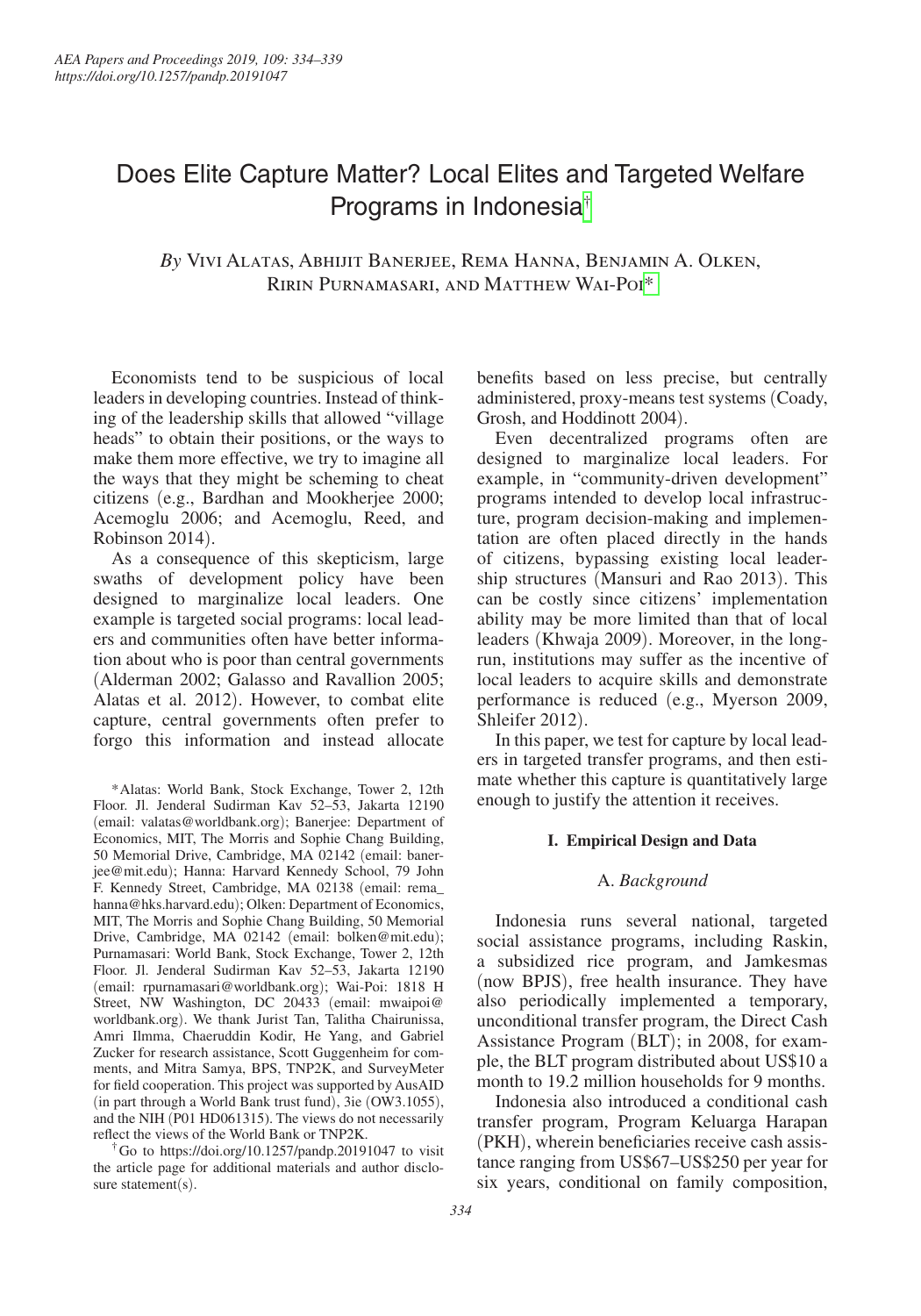school enrollment and attendance, and a number of health requirements.

Targeting to select beneficiaries for these programs was comprised of both a data-driven component and local input. To determine eligibility for both BLT and PKH, Central Statistics Bureau (BPS) enumerators met with local leaders to create a list of potential households, and then conducted a proxy-means test for these households. For Raskin, beneficiaries are supposed to be selected through community meetings (although often, in practice, the targeting is just done directly by local leaders without involving the entire community). For Jamkesmas, beneficiaries were meant to be determined from the BPS's data-driven targeting list or from a previous data-driven list drawn up by the National Family Planning Board (Sparrow, Suryahadi, and Widyanti 2013). In reality, individuals could also join based on local leaders' discretion (Arifianto et al. 2005).

# B. *Data*

We collected data to test the relative efficacy of different targeting methods in the 2011 PKH expansion. From the 2,500 expansion villages, a sample of 400 was chosen. We drew villages from three provinces (Lampung, South Sumatra, and Central Java), stratified to be 30 percent urban. Within each village, we randomly selected one hamlet (neighborhood), with each having an elected or appointed administrative hamlet head.

In these 400 villages, we conducted a baseline survey from December 2010 to March 2011—before the government announced the PKH expansion or conducted targeting. In each hamlet, we conducted a census in which we asked questions to determine which households met PKH's demographic requirements. We randomly sampled nine households from those who met this requirement, plus the hamlet head, for a total of 3,998 households.

To assess households' poverty status, the baseline survey included questions on household consumption and the full set of asset and demographic variables that enter the proxymeans test (PMT).

To create measures of "elite," we also asked respondents to list the hamlet's leaders, as well as their relatives. We separate formal and informal (*tokoh masyarakat*) leaders since those who enter government service may differ from those who become leaders informally through community service (such as teachers and religious leaders). We classify a household as being a leader if it was mentioned by at least two different baseline respondents. We then classify a household as "elite" if it is a leader itself or if at least two respondents identify that it is related by blood or marriage to a leader.

Finally, we collected data on program access. For the existing programs (Raskin, Jamkesmas, and the BLT), we asked about current program receipt in the baseline. For PKH receipt, we matched the baseline to administrative data from the targeting experiment plus the endline survey that we conducted after the experiments were complete (January to March 2012).

### C. *Experimental Design*

We experimentally varied elite control over the targeting for the PKH expansion. Specifically, for our sample of 400 villages, we randomly assigned half to have PKH targeting outcomes determined as usual: everyone who was surveyed in the last targeting survey in 2008 was considered as a potential interviewee, along with households suggested by the local village leaders. Central government officials then verified the poverty status of everyone on this list by conducting the PMT.

In the remaining villages (community-input villages), the ultimate beneficiaries were determined through a community meeting where a poverty-ranking exercise was conducted, with no additional verification by the central government.

To vary the level of elite control within the community-input meetings, we randomly varied who was invited to them: in half of the villages, we asked the hamlet head to invite five to eight local leaders, both formal and informal ("elite"). In the other half, the full community was invited to the meetings so that they could potentially provide a check on elite capture. On average, 15 percent of households in the hamlet attended the meetings in the elite sub-treatment, while 59 percent did so in the "full" sub-treatment.

#### **II. How Large is Capture?**

In [Table 1,](#page-2-0) we first test for elite capture in targeted social programs by estimating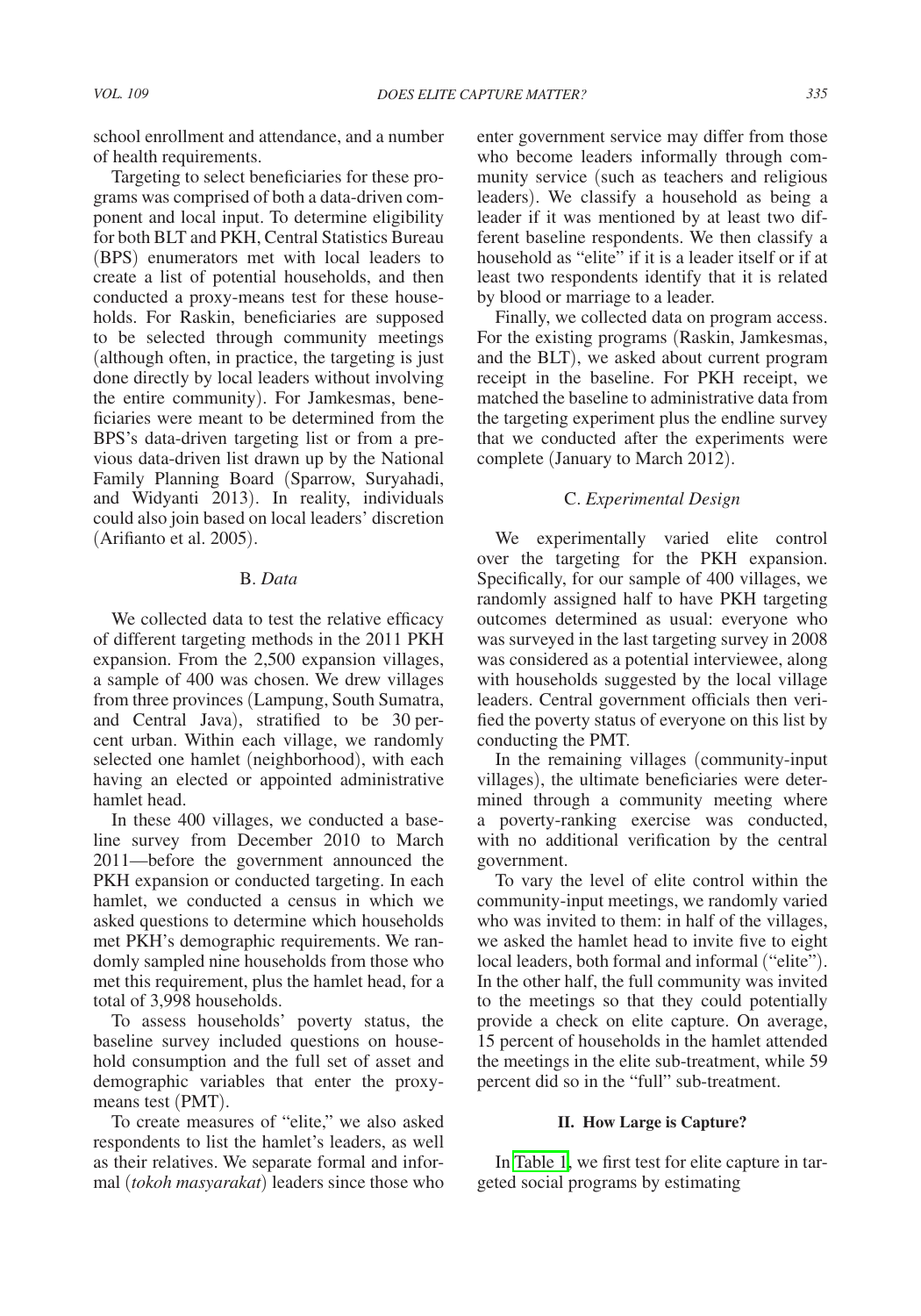|                                               | (1)               | (2)       | (3)      |  |  |  |
|-----------------------------------------------|-------------------|-----------|----------|--|--|--|
| Panel A. Government transfers-formal elites   |                   |           |          |  |  |  |
|                                               | Receives benefits |           |          |  |  |  |
|                                               | <b>BLT 08</b>     | Jamkesmas | Raskin   |  |  |  |
| Elite                                         | 0.047             | 0.082     | 0.032    |  |  |  |
|                                               | (0.018)           | (0.018)   | (0.014)  |  |  |  |
| <b>Observations</b>                           | 3,985             | 3,996     | 3,996    |  |  |  |
| Dep. var. mean                                | 0.387             | 0.425     | 0.751    |  |  |  |
| Panel B. Government transfers-informal elites |                   |           |          |  |  |  |
| Elite                                         | $-0.066$          | $-0.064$  | $-0.061$ |  |  |  |
|                                               | (0.021)           | (0.023)   | (0.017)  |  |  |  |
| <b>Observations</b>                           | 3,985             | 3,996     | 3,996    |  |  |  |
| Dep. var. mean                                | 0.387             | 0.425     | 0.751    |  |  |  |

<span id="page-2-0"></span>Table 1—Elite Capture by Formal versus Informal **ELITES** 

*Panel C. PKH experiment—formal elites*

|                                         |                     | <b>Receives PKH</b> |                     |  |  |  |
|-----------------------------------------|---------------------|---------------------|---------------------|--|--|--|
|                                         | <b>PMT</b>          | Community<br>input  | Community<br>input  |  |  |  |
| Elite                                   | $-0.034$<br>(0.015) | $-0.042$<br>(0.015) | $-0.021$<br>(0.023) |  |  |  |
| Elite $\times$ elite sub                |                     |                     | $-0.042$<br>(0.031) |  |  |  |
| <b>Observations</b>                     | 1,863               | 1,936               | 1,936               |  |  |  |
| Dep. var. mean                          | 0.110               | 0.142               | 0.142               |  |  |  |
| Panel D. PKH experiment—informal elites |                     |                     |                     |  |  |  |
| Elite                                   | $-0.033$<br>(0.017) | $-0.020$<br>(0.018) | $-0.018$<br>(0.026) |  |  |  |
| Elite $\times$ elite sub                |                     |                     | $-0.004$<br>(0.038) |  |  |  |
| <b>Observations</b>                     | 1,863               | 1,936               | 1,936               |  |  |  |
| Dep. var. mean                          | 0.110               | 0.142               | 0.142               |  |  |  |

*Notes:* Each column shows an OLS regression of benefit receipt or benefit targeting on elite status and log per capita consumption. Stratum fixed effects are included in all regressions. Standard errors clustered at the village level are listed in parentheses. An *F-*test on the difference between the elite-related coefficient in panel C, columns 1 and 2, yields:  $F(1,393) = 0.15 \text{ Pr} > F = 0.7023$ . The same test in panel D yields:  $F(1,393) = 0.29 \text{ Pr} > F = 0.5931.$ 

(1) *Beneficiency<sub>ivs</sub>*  
= 
$$
\beta_0 + \beta_1 \text{Elite}_{ivs}
$$
  
+  $\beta_2 \ln(\text{PerCapCons})_{ivs} + \alpha_s + \varepsilon_{iv}$ ,

where *Beneficiary<sub>ivs</sub>* indicates whether the household receives a program and *Elite<sub>ivs</sub>* indicates whether it is or is related to a leader. We include the log of per capita consumption, so that  $\beta_1$  provides an estimate of the effect of being elite, conditional on one's economic status. All regressions are estimated by OLS, include sub-district fixed effects  $(\alpha_s)$ , and are clustered by village.

We provide evidence for existing programs (BLT 2008, Jamkesmas, and Raskin) for for-mal (panel A) and informal elites (panel B).<sup>[1](#page-2-1)</sup> In panels C and D, we consider whether the household received PKH as measured from our endline survey. In these two panels, we test for elite capture in the PMT (column 1) and the community-input treatments (column 2), and then report the differential effect of elite by whether the full community or just local leaders were randomly invited to the decision meeting (column 3).

Starting with the existing government programs, in panels A and B, we find that for the most part, conditional on per capita consumption, formal leaders and their relatives are more likely to be beneficiaries, while informal elites are less likely to. For example, formal leaders and their relatives are almost 5 percentage points more likely to receive BLT, the direct cash assistance program (column 1); 8 percentage points more likely to receive Jamkesmas, the health insurance program for the poor (column 2); and 3 percentage points more likely to receive the subsidized rice program, Raskin (column 3). In contrast, informal elites and their relatives are about 6 to 7 percentage points less likely to receive the programs, conditional on consumption levels.

Turning to the PKH experiment, we find no evidence of elite capture in any of the treatments. If anything, formal leaders and their relatives may be less likely to receive benefits relative to their consumption level. One potential reason for the difference between these results and the other existing programs is that the threshold for being a beneficiary is much lower: only about 12 percent of households in our data received PKH, compared to 36 percent for BLT, 42 percent for Jamkesmas, and 75 percent for Raskin. While elites may be able to plausibly pretend to be in the middle of the income distribution, it

<span id="page-2-1"></span><sup>1</sup>Online Appendix Table 1 provides the results for all elites, regardless if formal or informal.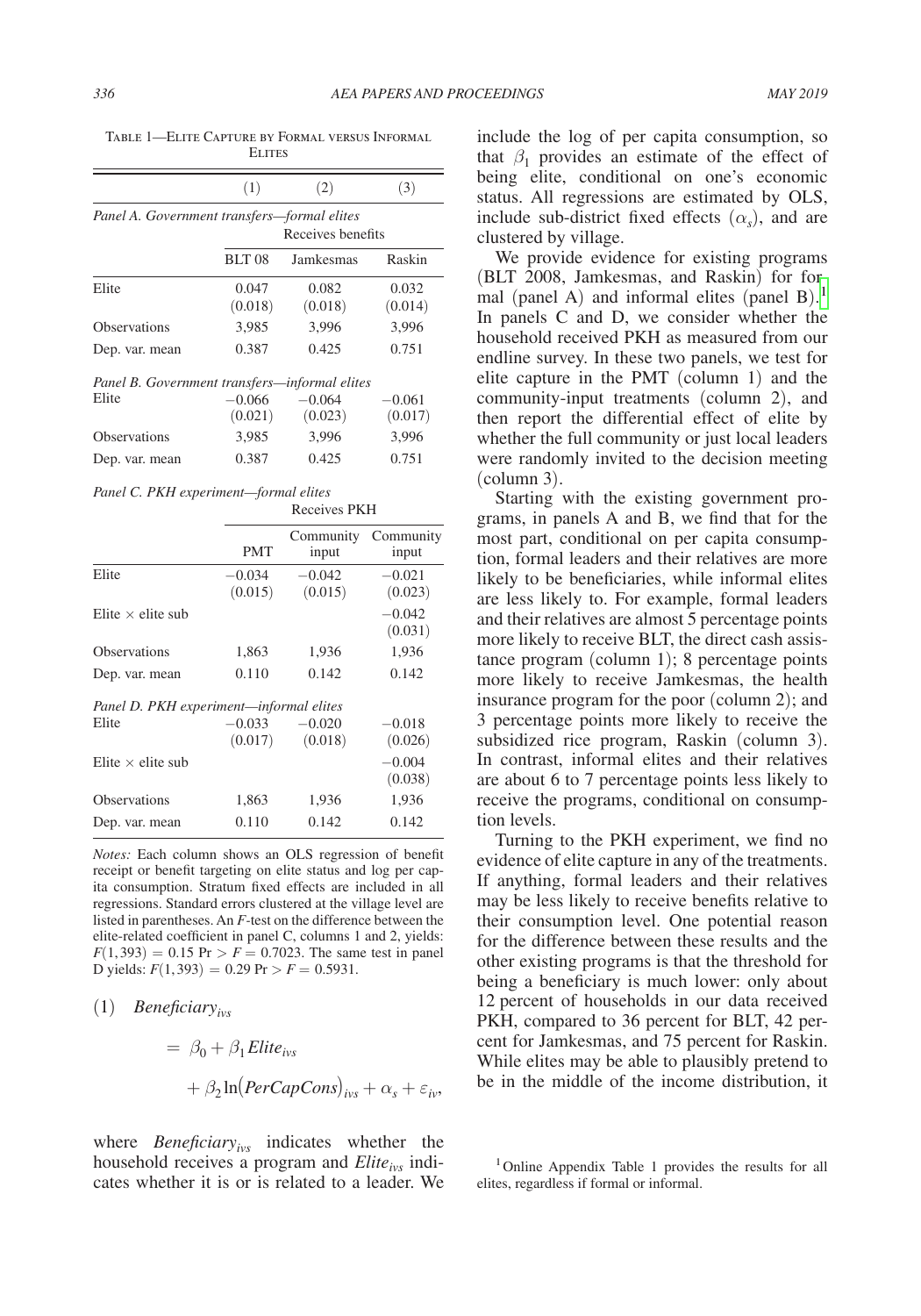may be much harder to plausibly pretend to be in the bottom decile.

#### **III. Welfare Consequences**

Is capture by formal elites economically significant? How large are its potential welfare losses relative to other types of targeting errors?

We first calculate a back-of-the-envelope measure of capture by considering how different the average consumption level of beneficiaries would be if the advantage that formal elites have was eliminated. We note that formal leaders and their relatives are on average only 9 percent richer than non-elites and are at most about 8 percentage points (the highest is in the case of health insurance) more likely to receive benefits at a given consumption level. This implies that consumption would be 0.15 (population share of elites)  $\times$  (0.08/0.42) (relative increase in elite's probability of receipt)  $\times$  0.09 (elite relative to non-elite consumption)  $= 0.003$  higher, or about three-tenths of a percentage point higher with elite capture than without it.<sup>[2](#page-3-0)</sup>

To calculate the impact of elite capture more formally, we consider the following welfare calculation. We assume a CRRA utility function with  $\rho = 3$ , and calculate utility for all sample households without the program. Next, we calculate expected utility from each program, both with and without elite capture. To do so, for each household, we first calculate their predicted probability of receiving benefits from a given program as estimated using equation (1), and their predicted probability of receiving benefits from the same econometric model setting the ELITE variable equal to  $0$  (that is, without an elite premium).<sup>[3](#page-3-1)</sup> Since the sum of the probabilities will be slightly

percentage calculated in the text.<br><sup>3</sup>Since we will be predicting probabilities, for this exer-

<span id="page-3-1"></span>cise we use probit specifications and also include additional

different with and without elite capture, we scale the probabilities for the non-elites in such way that the fraction of the population getting the benefit in both scenarios is identical. We then assign each household the per capita monthly benefits from a given program with probability equal to the predicted probability, and then calculate the total utility under the program with and without elite capture using the two different predicted probabilities (one with  $ELITE = 1$  for elites, and one under the hypothetical counterfactual that there was no differential benefit for elites, i.e., setting the ELITE variable to 0).

We also compute two benchmarks. First, we calculate what the utility would be if we chose the poorest households to become beneficiaries based on their baseline consumption levels. This is effectively the utility from the program under "perfect" targeting. However, it is near impossible to achieve perfect targeting in the real world, since it is impossible to conduct a reliable consumption survey in a high-stakes environment when it is being used for targeting. Thus, as a second benchmark, we calculate utility if the government conducted a high-quality proxy-means test for the entire population. To do so, we calculate each household's predicted proxy-means test score based on the PMT formula used in PKH, using the asset variables that we observe in our survey, which was conducted by a highly reputable survey company. Then, we assign the benefits to those households with the lowest PMT score. This amounts to just assuming our high-quality survey firm did the targeting, rather than the central government's enumerators.

[Table 2](#page-4-0) presents these calculations for formal elites (we provide results for all elites in online Appendix Table 3). The first column shows the simulations for PKH, and each subsequent column shows a different simulation for a different program. For each program, the first five rows show (i) the utility without the program; (ii) the utility with the program given the actual elite effects we estimate in the data; (iii) with the program but without any differential effect for elites; (iv) under more complete proxy-means test targeting where the benefits go to those with lowest proxy-means test scores; and (v) under

<span id="page-3-0"></span> $2^2$ To see this, define  $c_b$  to be the consumption of the beneficiaries with no differential elite capture, and  $c_e$  to be the consumption of elites,  $\beta$  to be the average probability that people in the population receive benefits and  $\Delta\beta$  to be additional probability that elites receive benefits, and  $\alpha$  the population share of elites. With elite capture the average consumption of beneficiaries is  $\frac{\beta c_b + \alpha \Delta \beta c_e}{\beta + \alpha \Delta \beta}$ , and without elite capture the average consumption of beneficiaries is just *cb*. The percent difference in average consumption is just  $c_b$ . The percent difference in average consumption is just<br>  $\frac{\beta c_b + \alpha \Delta \beta_c - c_b}{\beta + \alpha \Delta \beta} = \frac{\alpha \Delta \beta \frac{(c_c - c_b)}{c_b}}{\beta + \alpha \Delta \beta} < \alpha \frac{\Delta \beta (c_e - c_b)}{\beta - c_b}$ , which is the

controls. The results (presented in online Appendix Table 2) are similar to the OLS estimates.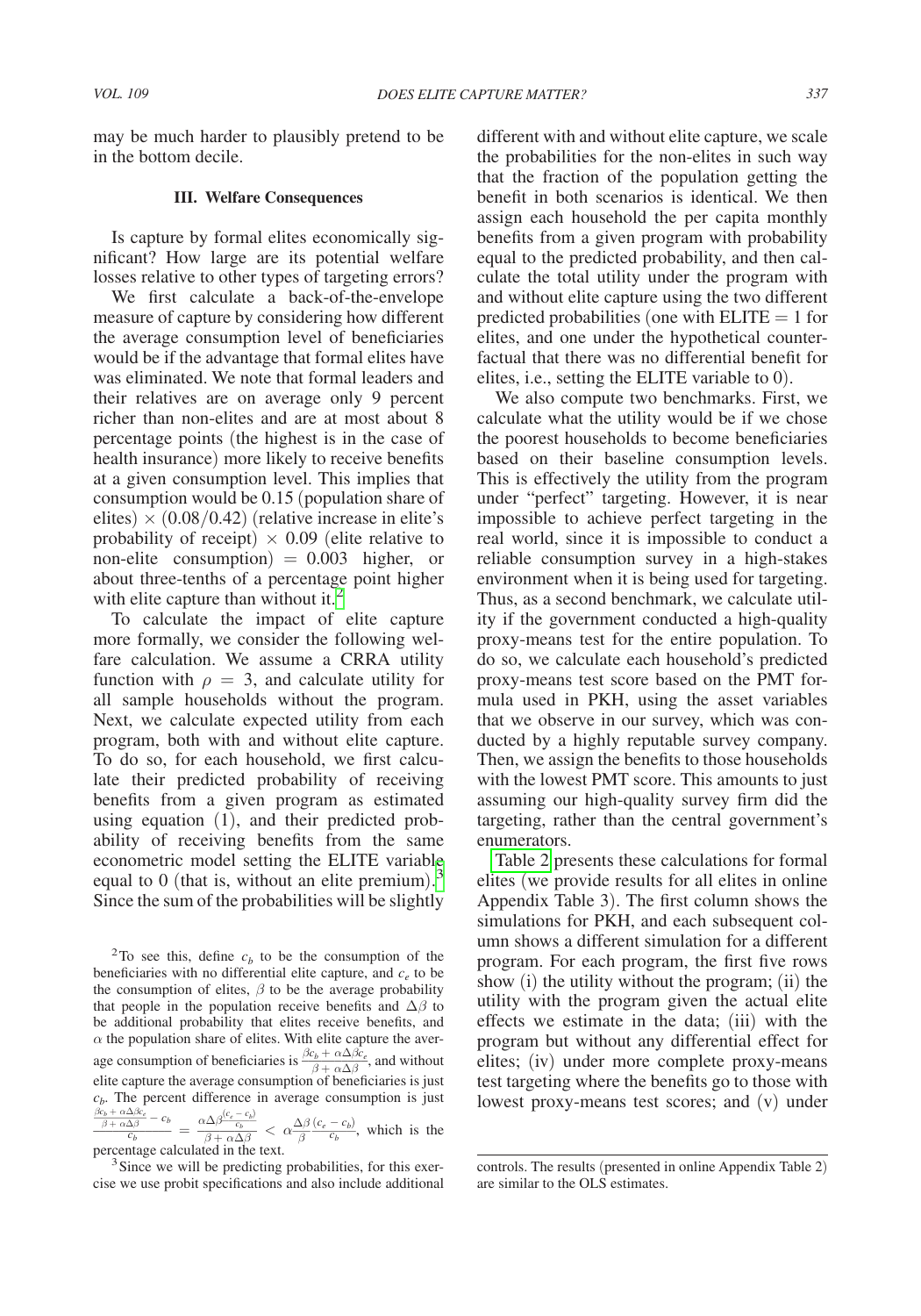|                                | <b>PKH</b><br>experiment<br>(1) | <b>BLT 08</b><br>(2) | Jamkesmas<br>(3) | Raskin<br>(4) |  |  |
|--------------------------------|---------------------------------|----------------------|------------------|---------------|--|--|
| Utility                        |                                 |                      |                  |               |  |  |
| Without program                | $-6.689$                        | $-6.689$             | $-6.689$         | $-6.689$      |  |  |
| With elite on                  | $-6.600$                        | $-6.268$             | $-6.664$         | $-6.471$      |  |  |
| With elite off                 | $-6.601$                        | $-6.263$             | $-6.663$         | $-6.470$      |  |  |
| Under perfect PMT              | $-6.550$                        | $-6.149$             | $-6.657$         | $-6.455$      |  |  |
| Consumption<br>targeting       | $-6.354$                        | $-5.991$             | $-6.648$         | $-6.442$      |  |  |
| Share of possible utility gain |                                 |                      |                  |               |  |  |
| With elite on                  | 26.42%                          | 60.22%               | 61.77%           | 88.26%        |  |  |
| With elite off                 | 26.18%                          | 61.01%               | 62.93%           | 88.70%        |  |  |
| Under perfect PMT              | 41.37%                          | 77.26%               | 78.38%           | 94.86%        |  |  |

<span id="page-4-0"></span>Table 2—Simulated Social Welfare Under Different Levels of Capture (Formal Elites)

*Notes:* Utility is calculated as a monotonically increasing function of log per capita consumption (note that, under this formula, all utility is defined to be negative). Simulations are created with a probit model of benefit receipt, using our baseline calculations of consumption and PMT score, and a list of covariates. The probit model is shown in online Appendix Table 2.

perfect consumption targeting (giving benefits to those with lowest consumption). The final three rows show the share of the possible utility gain each scenario obtains, where 0 is the utility without the program and 100 percent is the maximum utility with the program under perfect consumption targeting.

The loss due to elite capture can be seen by comparing the share of the possible utility gain with the elite-related premium on to the share of possible utility gain with elite effect turned off. The difference is small. For the elite sub-treatment in the PKH experiment, the difference is −0.24 percentage points (26.42 percent with elite-related premium on versus 26.18 percent with elite-related premium off); for Jamkesmas, the difference is 1.16 percentage points (61.77 percent versus 62.93 percent); for Raskin, 0.44 percentage points (88.26 percent versus 88.70 percent); for BLT 08, 0.79 percentage points (60.22 percent versus 61.01 percent). Averaging across all four programs, eliminating formal elite capture entirely would improve welfare by about 0.54 percentage points, or about half of 1 percent.

For perspective, it is worth considering how large the potential scope for improvement is by simply improving overall targeting. The first benchmark assumes that the proxy-means test algorithm was implemented perfectly—that is, *all the poorest households* based on their proxymeans test scores using data from our survey received benefits. Our data suggest that welfare from Jamkesmas would improve by 17 percentage points (27 percent); welfare from Raskin by 7 percentage points (7 percent); welfare from PKH by 15 percentage points (57 percent); and welfare from BLT08 by 17 percentage points (28 percent).

Note that this better-implemented proxymeans test is different from the actual procedure along two dimensions. First, it treats all households as eligible for the programs, rather than just those who are chosen to be interviewed by the village government. Second, it uses data from a reputed survey company rather than from government enumerators. For PKH, we can also explore the welfare gains if only those the government suggested were interviewed, but we used the asset data that comes from our (plausibly higher-quality) baseline survey rather than the government survey to calculate the PMT scores. These results, which are presented in online Appendix Table 4, show that most of the welfare gains that can be achieved with the perfectly implemented PMT are due to imperfect data quality, and not due to the inclusion of the households excluded by the village government: in the PMT treatment, the welfare gain from the perfectly implemented, full census PMT is 41.71 percent while the welfare gain of just the perfectly implemented PMT over the selected sample that is interviewed in the national survey is 36.99 percent.

In sum, eliminating elite capture will not improve welfare as much as improving administrative capabilities to administer the PMT. In particular, the results suggest that the possible welfare gains from improved targeting implementation are more than *20 times* larger than the potential welfare gains from the complete elimination of elite capture in these programs, and therefore suggest that investing in higher quality data collection mechanisms is important.

#### **IV. Conclusions**

Formal elites in Indonesia appear to use their influence to capture some of the benefits from targeted welfare programs. But, this type of elite capture is not economically large, and in fact is small relative to the targeting error resulting